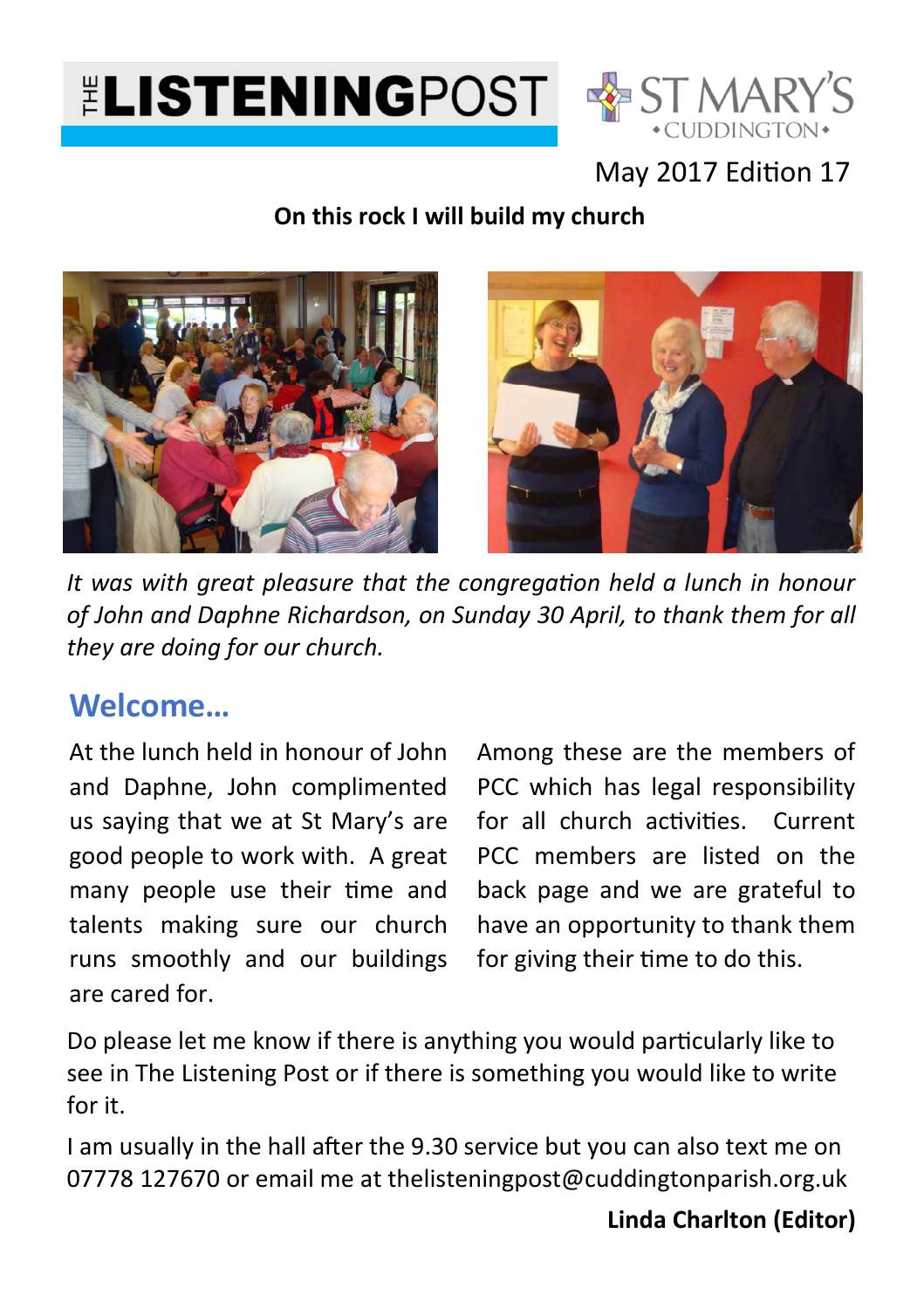# **Mission and** Outreach

It is with great delight that I can announce that the PCC has agreed that the church Mission and Outreach Group should be revived. This is a great development and decision for the parish!

The group has been dormant for some time now and with a bit of effort I'm confident we can help to make some difference and support organisations that are out there to bring about change. After all, that is what Christianity is all about  $-$  to engage and bring Christ's love alive for those around us who desperately need it.

The Group met for the first time on Sunday May 7 and if you are interested in taking part you are most welcome to join us as we start to shape our group purpose.

Our first job will be pull together a questionnaire that we would like

to share with you all in the summer so we can get a good understanding as to what sort of mission and outreach activities you believe we should be getting involved in. There is all sorts of stuff from local community work and organisations, national charities and international development and humanitarian response work that we could be supporting in some shape or form.

It's important we undertake this consultation before we move into a more detailed mode of planning and delivery. Watch this space!

I hope you will support and pray for us. I'm confident we can make a positive difference in the future as we develop this strand of mission in our church life.

**Jason Gray**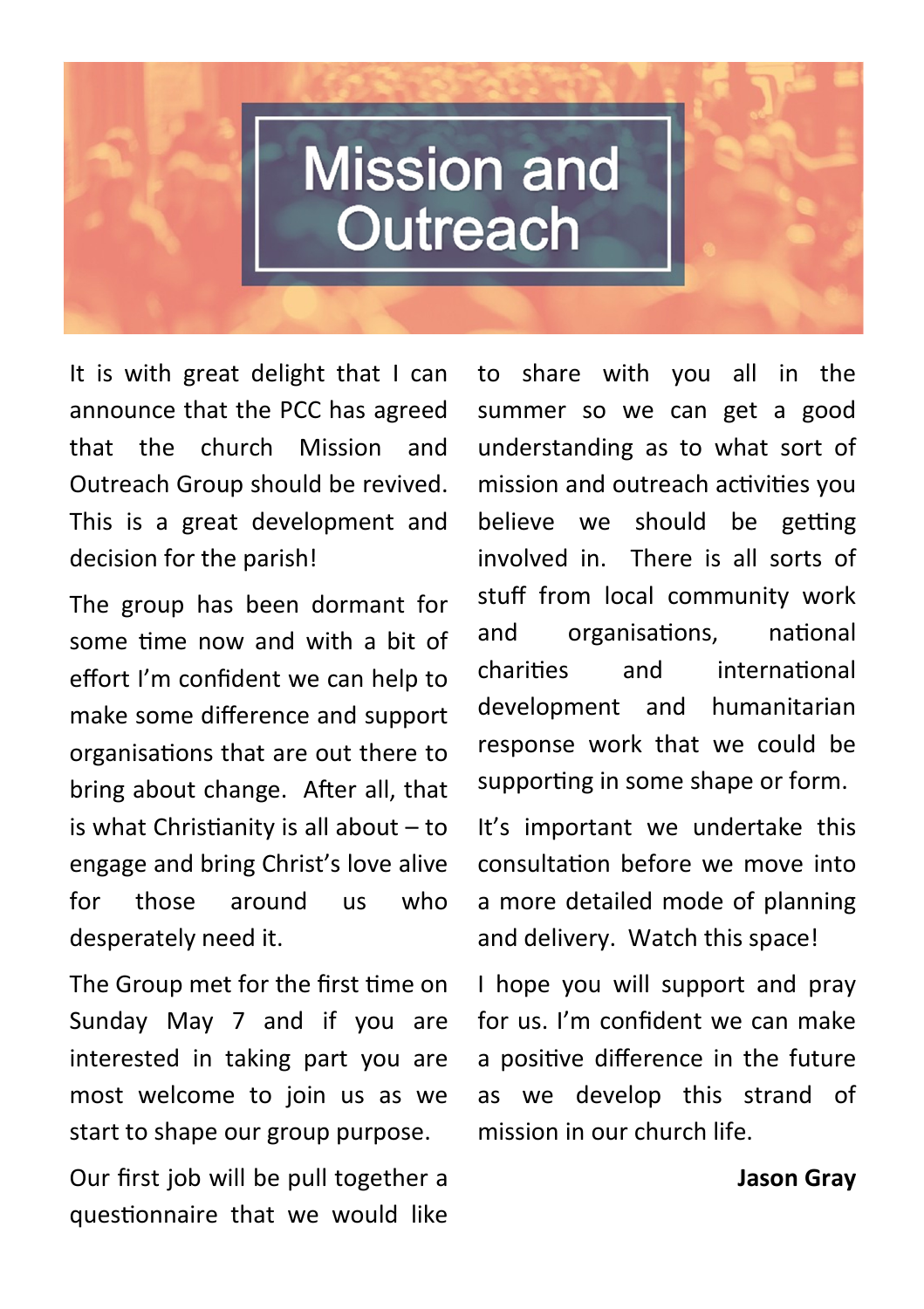# WE DISCOVER, WE GROW **Girlguiding**

# **Girlguiding in Cuddington**

Girlguiding is the leading charity for girls and young women in the UK, with over 500,000 members and has been active in our parish for over 60 years.

Thanks to the dedication and support of over 100,000 amazing volunteers, we are active in every part of the UK, giving girls and young women a space where they can be themselves, have fun, build brilliant friendships, gain valuable life skills and make a positive difference to their lives and their communities.

We build girls' confidence and raise their aspirations. We give them the chance to discover their full potential and encourage them to be a powerful force for good. We give them a space to have fun.

We run Rainbows (5-7 years), Brownies (7–10 years), Guides (10– 14 years) and The Senior Section (14–25 years). We have Rainbow, Brownie and Guide Units in Cuddington with current Adult Leaders from St Mary's in each unit. The Rainbows and Brownies meet in our Church hall.

The Guides recently did a joint 'Advent sleepover' with SMYG in aid of the Church Urban Fund, raising over £260.

#### **Cuddington District Girlguiding Needs You!**

If you are interested in becoming part of our team please contact Carolyn Harvey or Alison Shaw our District Commissioner (alison.shaw7@ntlworld.com).

#### **Carolyn Harvey**